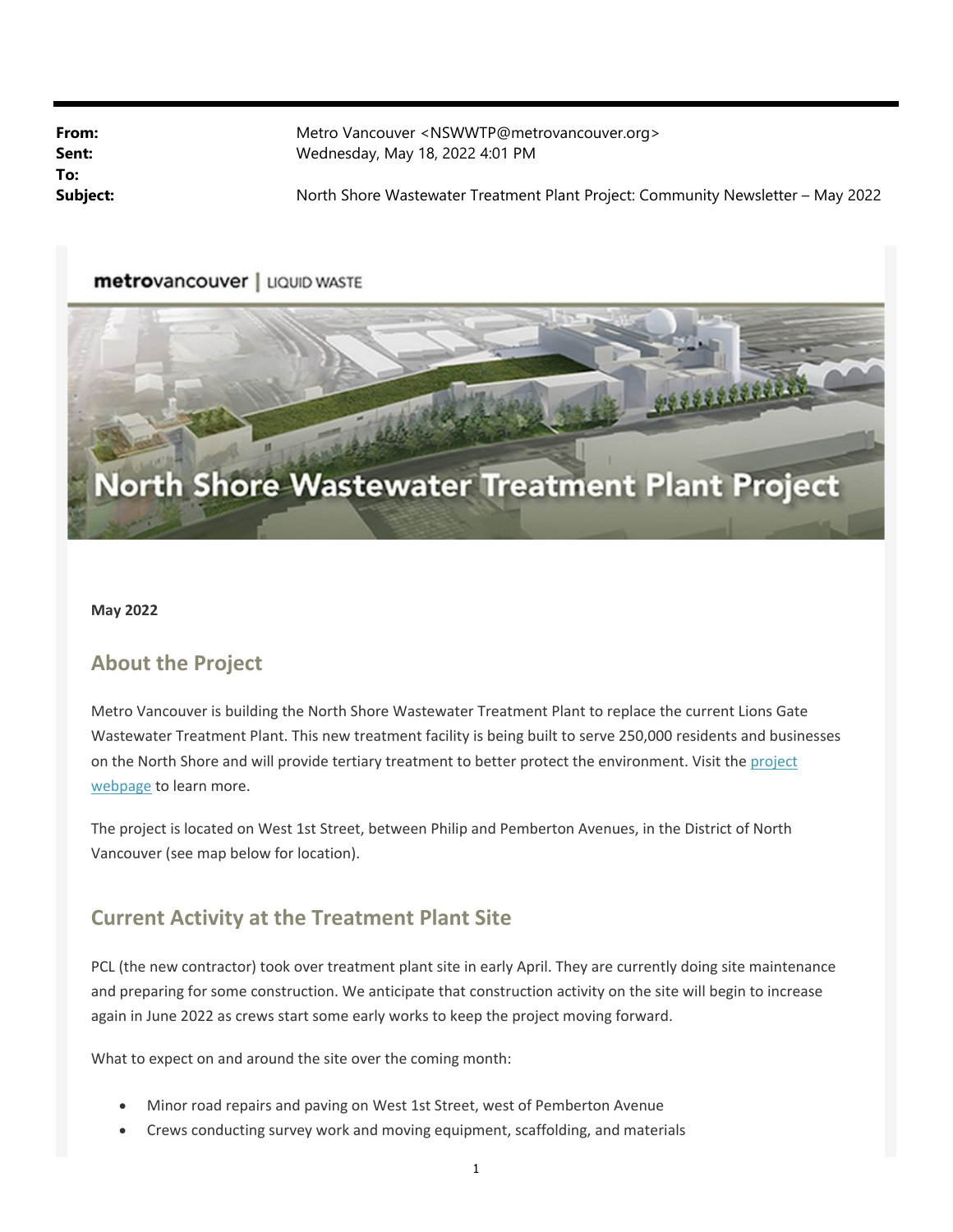- Crews constructing forms, pouring concrete, and working on existing structures
- Construction noise from power equipment such as jackhammers and saws
- Some lane closures and parking impacts along West 1st Street (from Philip Avenue to Pemberton Avenue)
- Drivers, cyclists, and pedestrians may be detoured via signage and traffic control people

### **Work Hours**

Work will generally occur from Monday to Friday, between 7:00 am and 8:00 pm, and on Saturdays between 9:00 am and 5:00 pm.

There may be times when crews need to work extended hours in order to complete specific tasks. All work will comply with District of North Vancouver bylaws or granted bylaw variances. Advance notification will be provided if extended working hours are scheduled.

# **Planning for project completion**

PCL is using laser scanning to create a 3D model of the construction site. This powerful technology produces a very detailed record of the site in a short period of time, which will then be used in computer modelling to help develop an effective plan to complete this complex project.



*A snapshot of the 3D "point cloud" (left) created by using lasers to scan the project site. In it, you can identify key site features such as the two digesters (tall cylinders) shown in the photo on the right. The data in the point cloud will help create an accurate computer model to support project planning.* 

# **About the North Shore Conveyance Project**

Construction of the North Shore Conveyance Project is expected to be complete in summer 2022. This project features a new pump station and pipes to move wastewater from West Vancouver to the new plant, and to move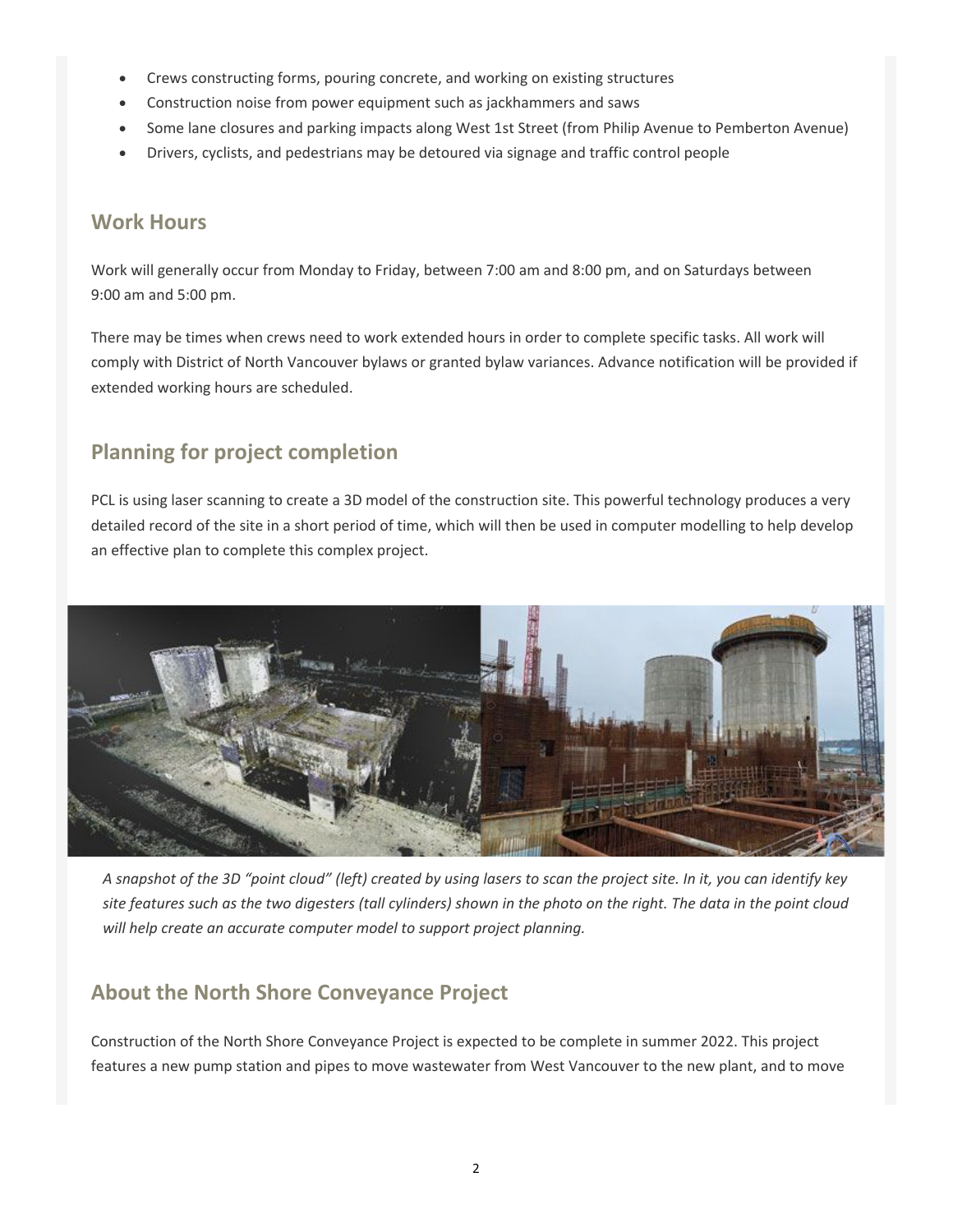treated wastewater from the new plant to the existing outfall pipe. Visit the Conveyance project webpage to learn more.



*This map shows the locations of the three projects included in the North Shore Wastewater Treatment Plant Program: the new treatment plant (under construction), the pump station and conveyance pipes (under construction), and the existing Lions Gate Wastewater Treatment Plant (to be decommissioned when the new plant is complete).* 

The Federal and Provincial governments are providing joint funding of up to \$405 million toward the construction of the North Shore Wastewater Treatment Plant. For more information on federal infrastructure funding, visit: www.infrastructure.gc.ca.

## **Keeping the Community Informed**